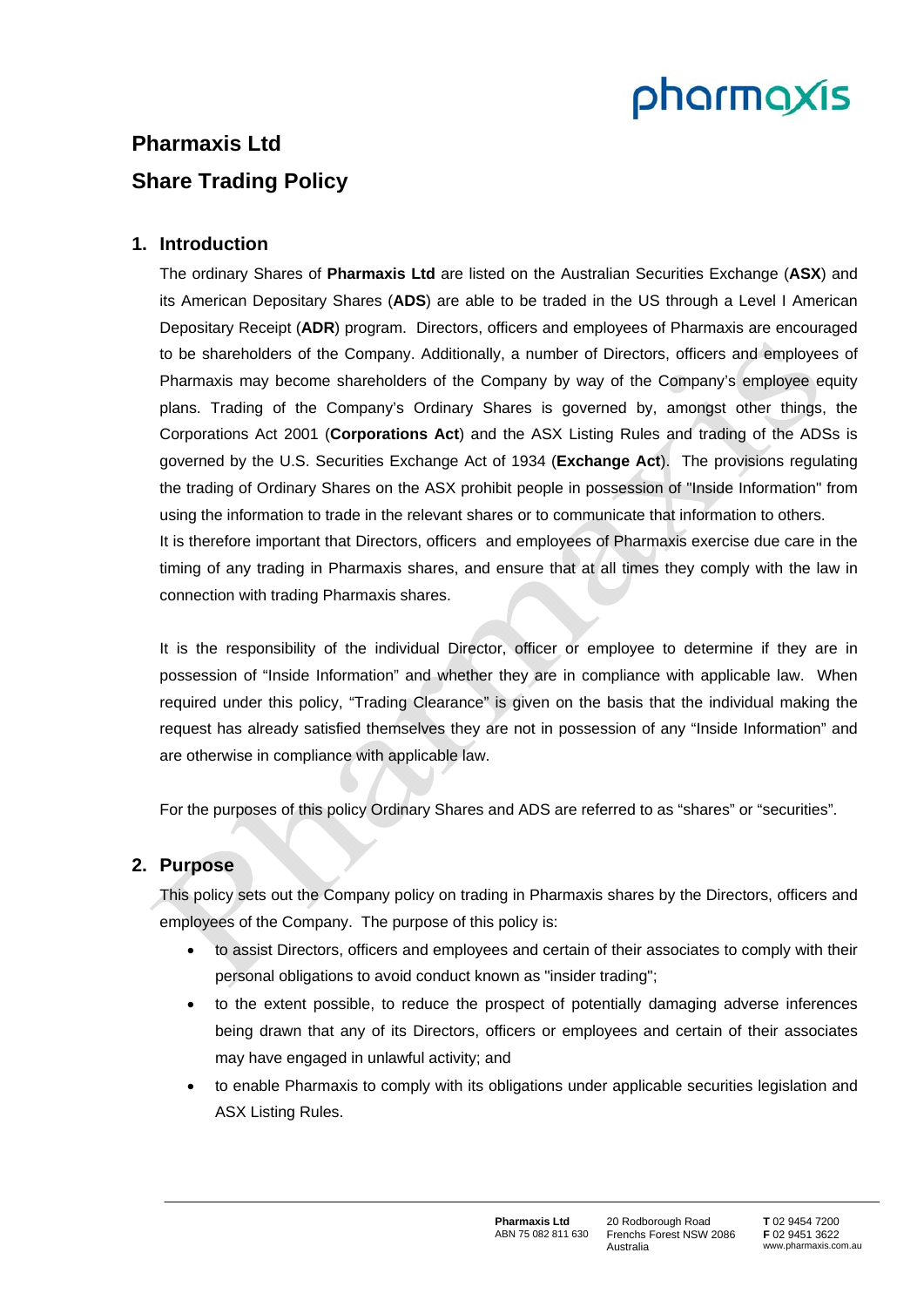# **3. What is "Insider Trading"?**

The Corporations Act contains three distinct, but related, offences of insider trading. In summary terms, the offences prevent a person in possession of "Inside Information" from the following actions:

- to trade in the relevant securities or to enter into an agreement to trade in the securties of the Company;
- procuring another person to trade in the relevant securities or to enter into an agreement to trade in the securities of the Company; or
- directly or indirectly communicating the Inside Information, or causing the Inside Information to be communicated, to another person who is likely to trade in the securities in the Company or procure someone else to trade in the securities of the Company.

The prohibitions relate to the Company's Ordinary Shares and ADSs and all other forms of securities including options, debentures, and units.

The US securities laws have generally analogous provisions.

Inside Information could relate to internal matters of the Company or actions of parties external to the Company.

Examples of internal matters that may constitute Inside Information include, but are not limited to:

- mergers, acquisitions, sales or reconstructions
- significant disputes or litigation
- liquidity and material cash flow information
- material changes in the asset values or valuations
- profit and profit forecasts
- buybacks of the Company's shares
- capital raisings/share issues
- dividend announcements
- recruitment or resignation of key personnel
- results from major clinical trials or other material events arising in the course of clinical trials
- decisions in relation to the registration of the Company's product by a government agency in a material market
- significant agreements with other companies

Examples of matters by parties external to the Company that may constitute Inside Information include:

- substantial acquisitions or disposals of the Company's shares
- changes to the competitive environment in which the Company operates
- takeover and merger activity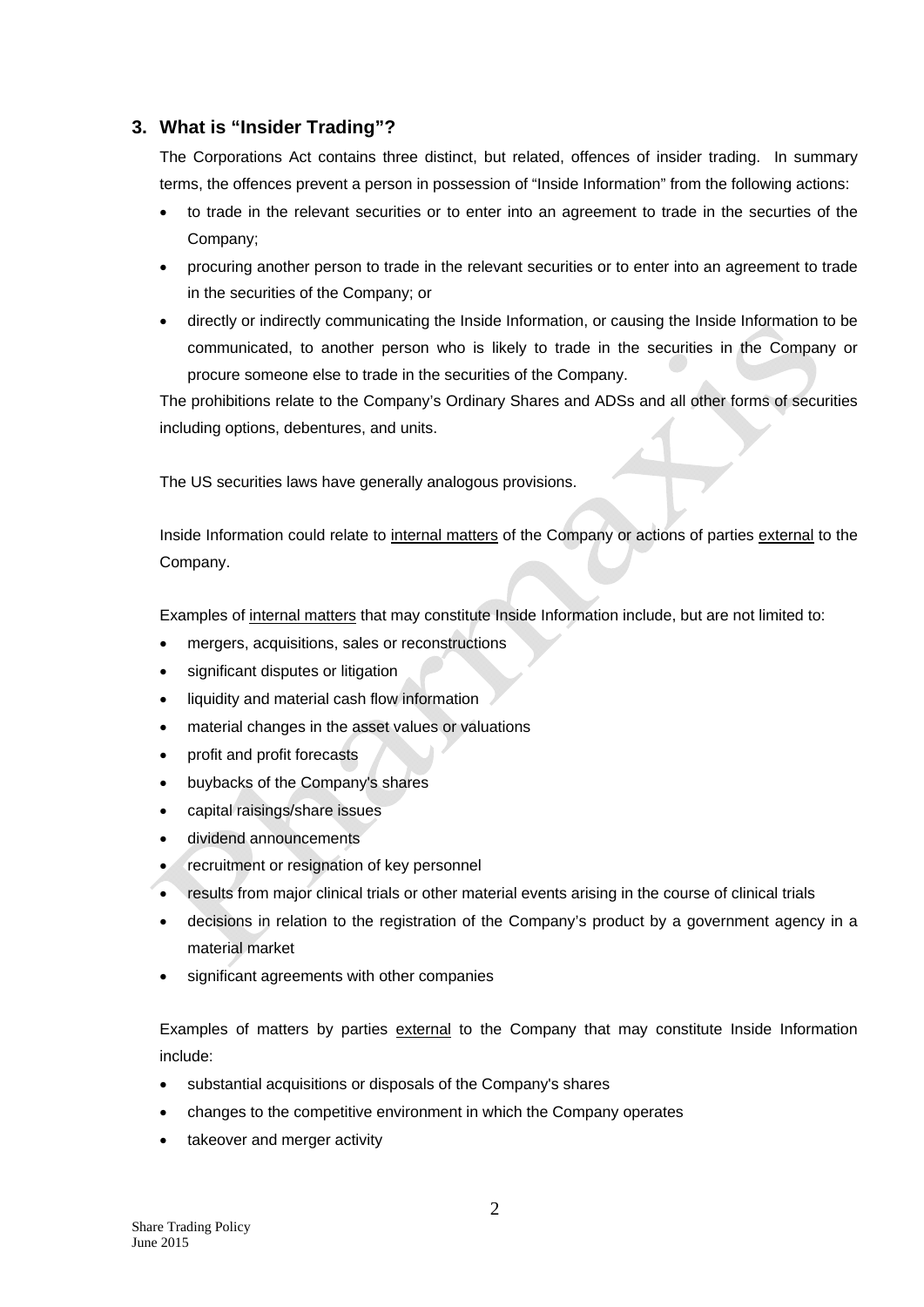## **4. Penalties**

Civil and criminal penalties for breaches of prohibitions are severe and include substantial fines and/or imprisonment for up to five years under Australian law.

# **5. Trading shares**

In order to assist Directors, officers and employees to avoid breaching the prohibitions, this policy:

- stipulates "Trading Blackout Periods" during which no trading may be carried out (unless a specific exception applies)
- details the people to whom relevant aspects of the policy apply
- sets out when clearance is required from the Company and when the Company is required to be notified after trading activity

# **6. Trading Blackout Periods**

Unless otherwise advised by the Company Secretary, Trading Blackout Periods are in force from the following dates:

- 1<sup>st</sup> January
- 1<sup>st</sup> April
- 1<sup>st</sup> July
- 1<sup>st</sup> October
- Other periods as advised by the Company Secretary in anticipation of reporting dates or significant events).

Regularly scheduled meetings of the Board will review anticipated upcoming events and determine the requirement if any, for a Trading Blackout Period to be imposed leading up to upcoming events and the appropriate time to institute the Trading Blackout Period.

Trading Blackout Periods remain in force until advised by the Company Secretary. Typically the Company Secretary will close a Trading Blackout Period a reasonable period of time following release to the market of any one of the following Company announcements:

- periodic updates to shareholders
- updated investor presentations
- annual general meeting
- an announcement in relation to an event for which the Trading Blackout Period was put in place

# **7. People to whom this policy applies**

7.1. Employees and persons connected with employees

This policy extends to all Employees and certain people connected to Employees including:

- their spouse
- any of their children (including step-children) less than 18 years old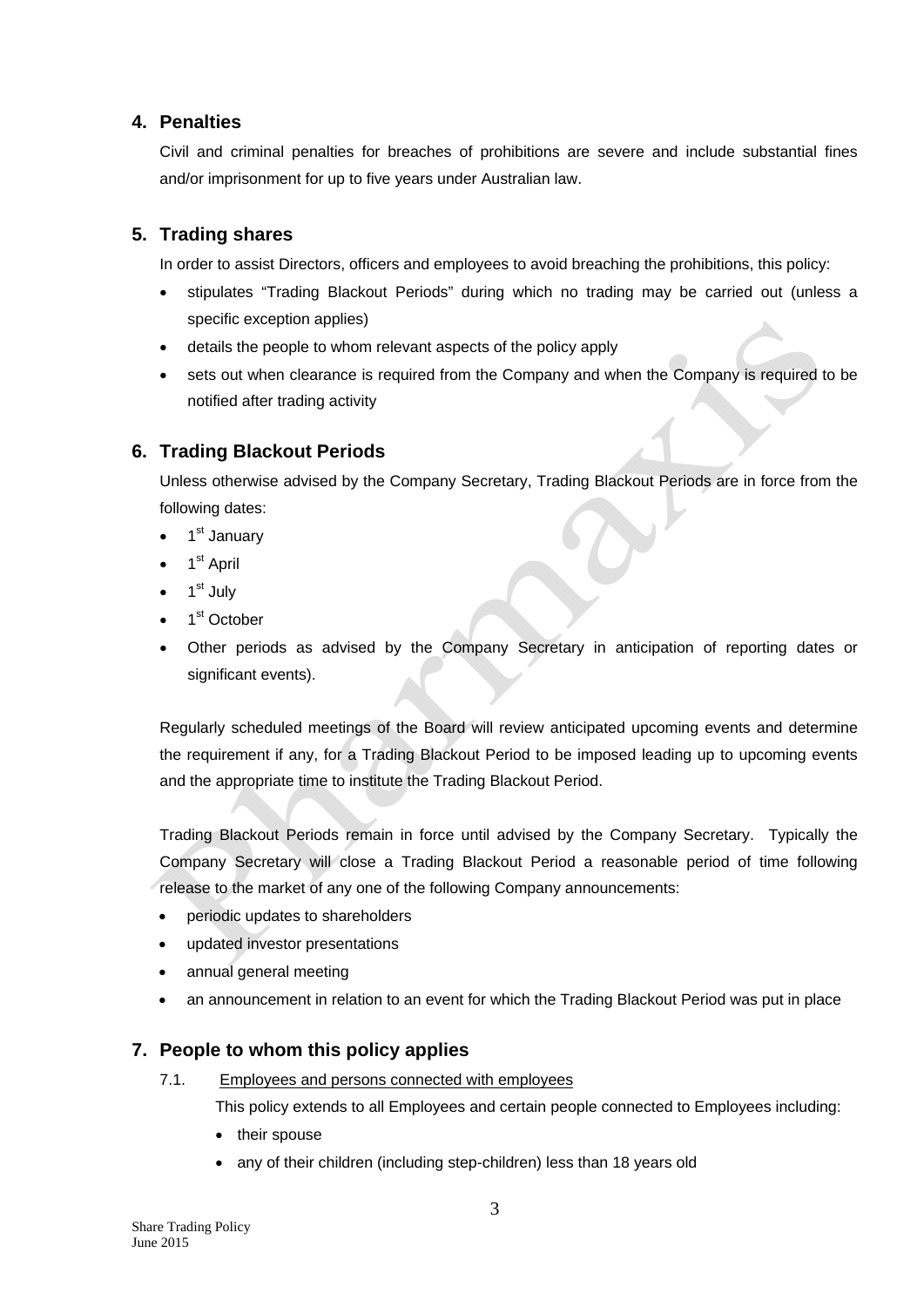- their nominee, including an investment manager managing funds on their behalf (subject to paragraph General Exceptions below)
- a trust of which they, any member of their immediate family, or any family controlled company, are the trustee or beneficiary
- a person in partnership with them or any of their connected persons mentioned above (acting in his or her capacity as such)
- a company which they or their family control

#### 7.2. Designated Persons

Designated Persons for the purpose of this policy are as follows:

- directors and the Company Secretary of Pharmaxis
- direct reports to the Chief Executive Officer, and their direct reports
- any other person who is notified that they are a Designated Person by the Pharmaxis Chief Executive Officer or the Company Secretary
- persons connected with Designated Persons as described in paragraph 7.1.

These persons are referred to in this Policy as "Designated Persons"*.* 

# **8. Trading rules**

- 8.1. General rules for all employees (including Designated Persons)
	- employees of the Company must at all times abide by the rules and regulations governing the trading of shares in the Company including, without limitation, any applicable provisions of the Corporations Act, the ASX Listing Rules and this policy
	- employees must not trade in Pharmaxis securities or enter into an agreement to trade in Pharmaxis securities when they are in possession of Inside Information
	- employees with Inside Information must not at any time procure another person to acquire, or dispose of, or enter into an agreement to acquire, or dispose of, the shares of the Company
	- employees with Inside Information must not at any time, directly or indirectly, communicate any Inside Information, or cause the information to be communicated if the employee knows, or ought to reasonably to know, that the other person would be likely to acquire or dispose, or enter into an agreement to acquire or dispose, of the relevant shares or procure another person to acquire or dispose of the shares
	- employees are not permitted to trade in Pharmaxis securities under this policy during a Trading Blackout Period, unless a specific exception applies
	- from time to time Employees may gain Inside Information concerning another company as a result of their involvement with the Company. The insider trading provisions apply equally to that information
	- employees must not trade in Pharmaxis derivatives or enter into transactions which operate to limit the economic risk of holding unvested securities (shares, options or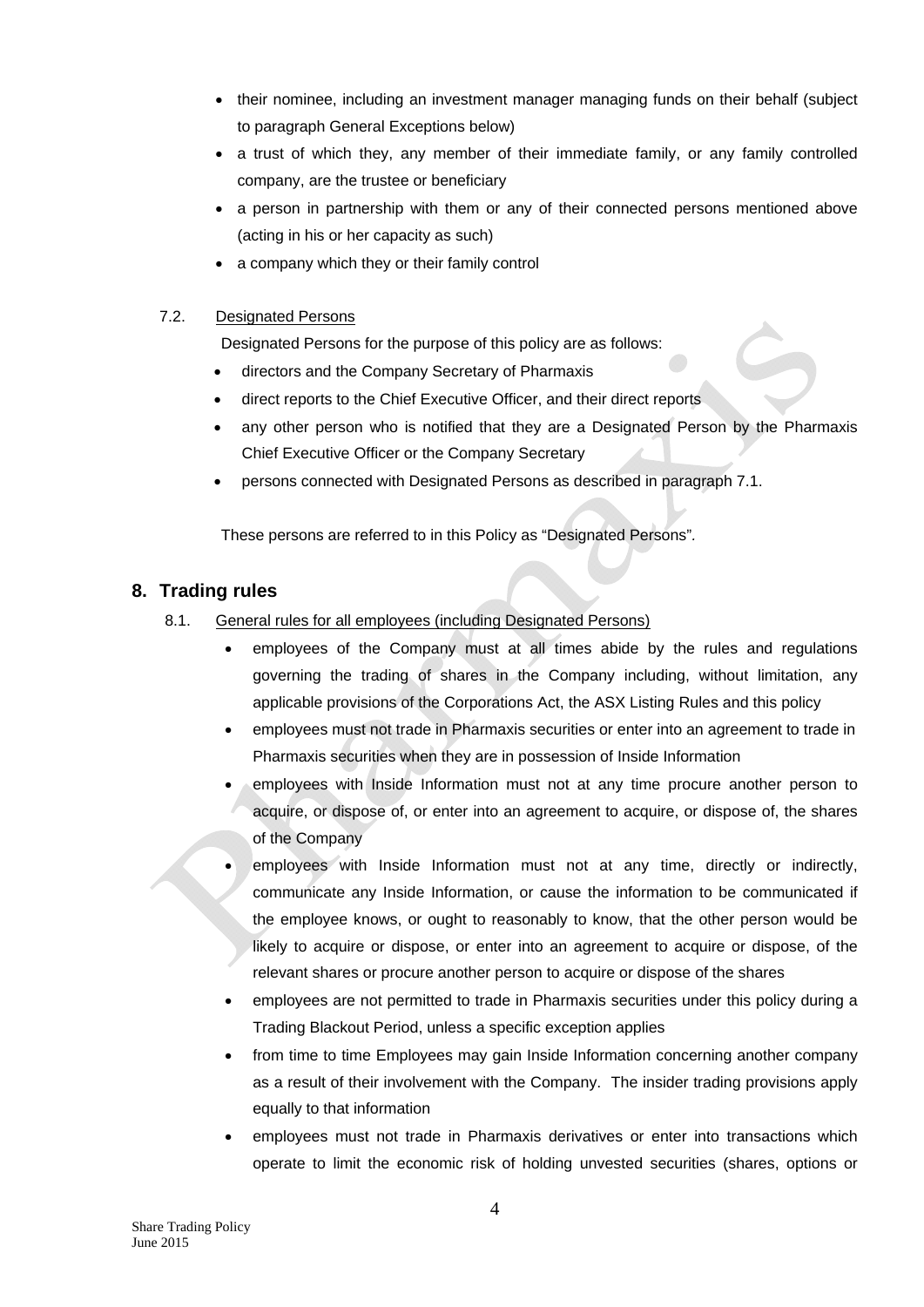performance rights) in Pharmaxis. The exercise of options or performance rights granted under the Pharmaxis Employee Option Plan does not constitute trading in derivatives

- employees must not buy and sell Pharmaxis securities within a three-month period or enter into any other short-term dealings in Pharmaxis securities without prior written permission from the Company Secretary
- employees must not engage in margin loan arrangements in relation to Pharmaxis securities without prior written permission from the Company Secretary
- Designated Persons are not to engage in short selling of Pharmaxis securities.
- employees (other than Designated Persons) are otherwise permitted under this policy to trade in Pharmaxis securities other than during a Trading Blackout Period, provided they are not in possession of Inside Information relating to Pharmaxis which has not been made public and are in compliance with this policy and the law

#### 8.2. Share trading policy applicable to Designated Persons

Designated Persons are permitted to trade in Pharmaxis securities under this policy other than during a Trading Blackout Period, provided they are not in possession of Inside Information relating to Pharmaxis which has not been made public, and they are in compliance with this policy and the law, and they have sought and obtained prior written clearance from the Company Secretary (see Trading Clearances below).

#### 8.3. Notification of trading by directors

In addition to the Trading Clearance, each of the Directors is required to notify the Company Secretary within two business days after any change in their interests in Pharmaxis securities, or the interests of any of the persons listed above who are associated with them and fall within the broader definition of Designated Persons. This enables Pharmaxis to notify the ASX of the change in the Director's or connected person's interests, which must occur by the end of the business day following the receipt of the notification.

#### **9. Insider information relating to other companies**

If Directors, officers or employees have price sensitive information relating to a company other than Pharmaxis, which has been obtained as a result of their involvement with the Company, the same principles apply in relation to the trading of shares in that company. Apart from the application of the insider trading restrictions, Directors, officers and employees are also bound by obligations of confidentiality in relation to information obtained in the course of their duties in respect of third parties.

#### **10. Trading clearances**

 when a Trading Clearance is required, it is to be obtained in writing (including email) from the Company Secretary before the person trades in Pharmaxis securities (including trading in shares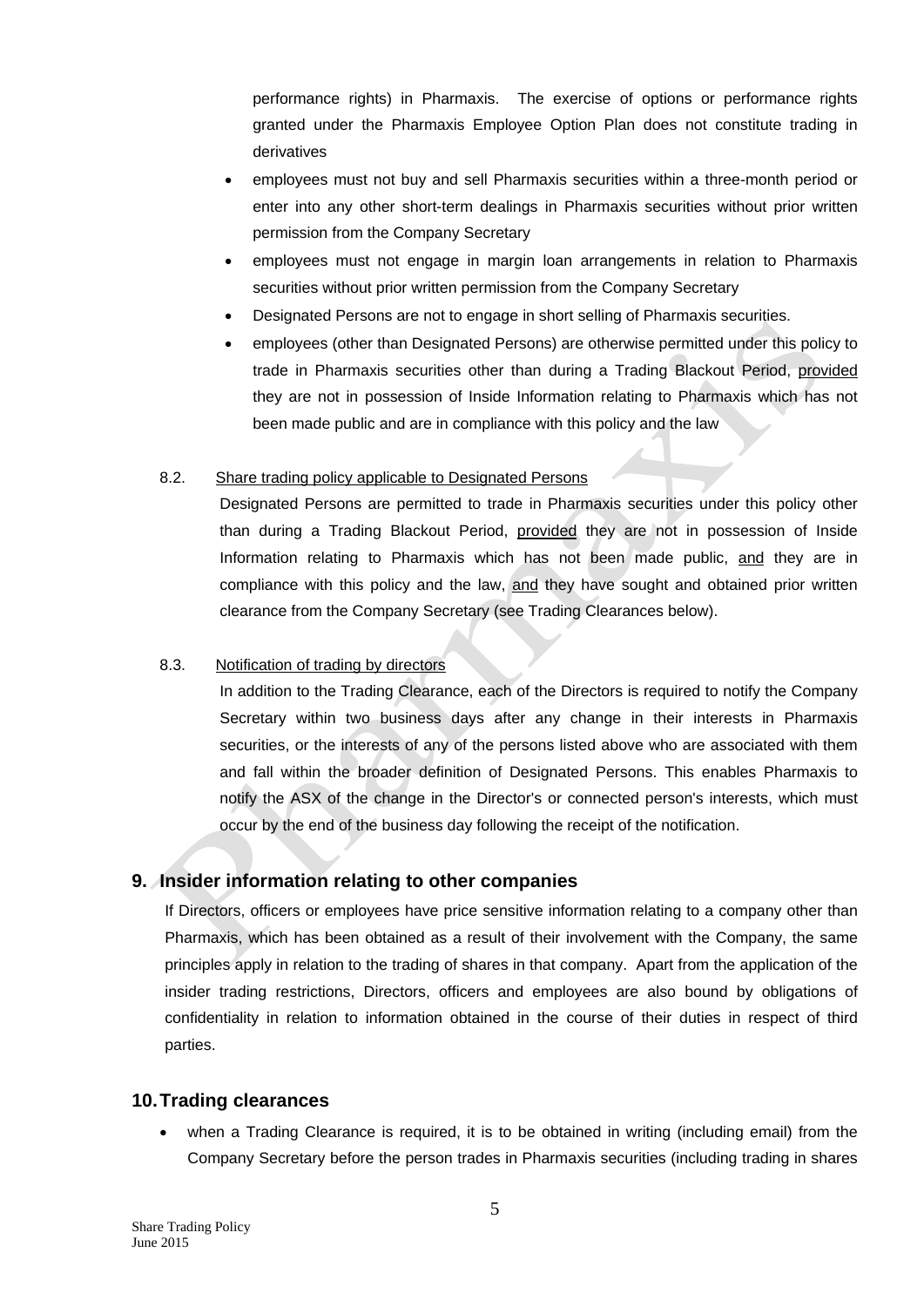issued on the exercise of employee options). The Company Secretary must obtain the following additional clearance in the case of:

- o a request from the Chief Executive Officer must be approved by the Board or a subcommittee of the Board
- o a request from a non executive director must be approved by the Board or a subcommittee of the Board
- o a request from a direct report to the Chief Executive Officer must be approved by the Chief Executive Officer.
- to obtain a Trading Clearance a person must submit a request for clearance in writing and include a statement that the person is not in possession of any Inside Information and that to the best of their knowledge and belief they are in compliance with this policy and the law.
- if clearance is given, the clearance will specify the number of days for which the Trading Clearance is valid - ordinarily five business days after the date of the clearance. The person will be notified if their ability to trade shares changes within those five business days. A further application will need to be made if desired trading is incomplete at the end of the five business days.
- persons may not be given clearance to trade in Pharmaxis securities under this policy where price sensitive, non-public information exists in relation to a matter, even though they may not have access to the information.
- the Company may refuse to grant Trading Clearance at its discretion, including on grounds that trading may result in adverse inferences being drawn in relation to the Company, its Directors, officers or employees.
- persons who have been told that they cannot trade must not communicate this fact to others.

# **11. Exceptions to the trading restrictions**

Employees who have an unreasonable financial impost or who are in other exceptional circumstances may apply in writing to the Company Secretary, who will refer the matter to the Board or a subcommittee of the Board, to be exempted from the prohibition on trading during a Blackout Period. The application must include all relevant information and confirmation that the person is not in possession of any Inside Information and that to the best of their knowledge and belief they are in compliance with this policy and the law. The Board will consider the applications on a case by case basis having regard to all applicable circumstances. An exception will not be granted if the Employee is in possession of Inside Information under any circumstances.

This Policy does not apply in the following circumstances:

- trading in a managed securities portfolio where the person is not in a position to influence a choice of the securities acquired or traded in the portfolio
- trading under a dividend reinvestment plan where the person has given a standing instruction to reinvest dividends
- exercise of options or performance rights (zero exercised priced options) granted under the